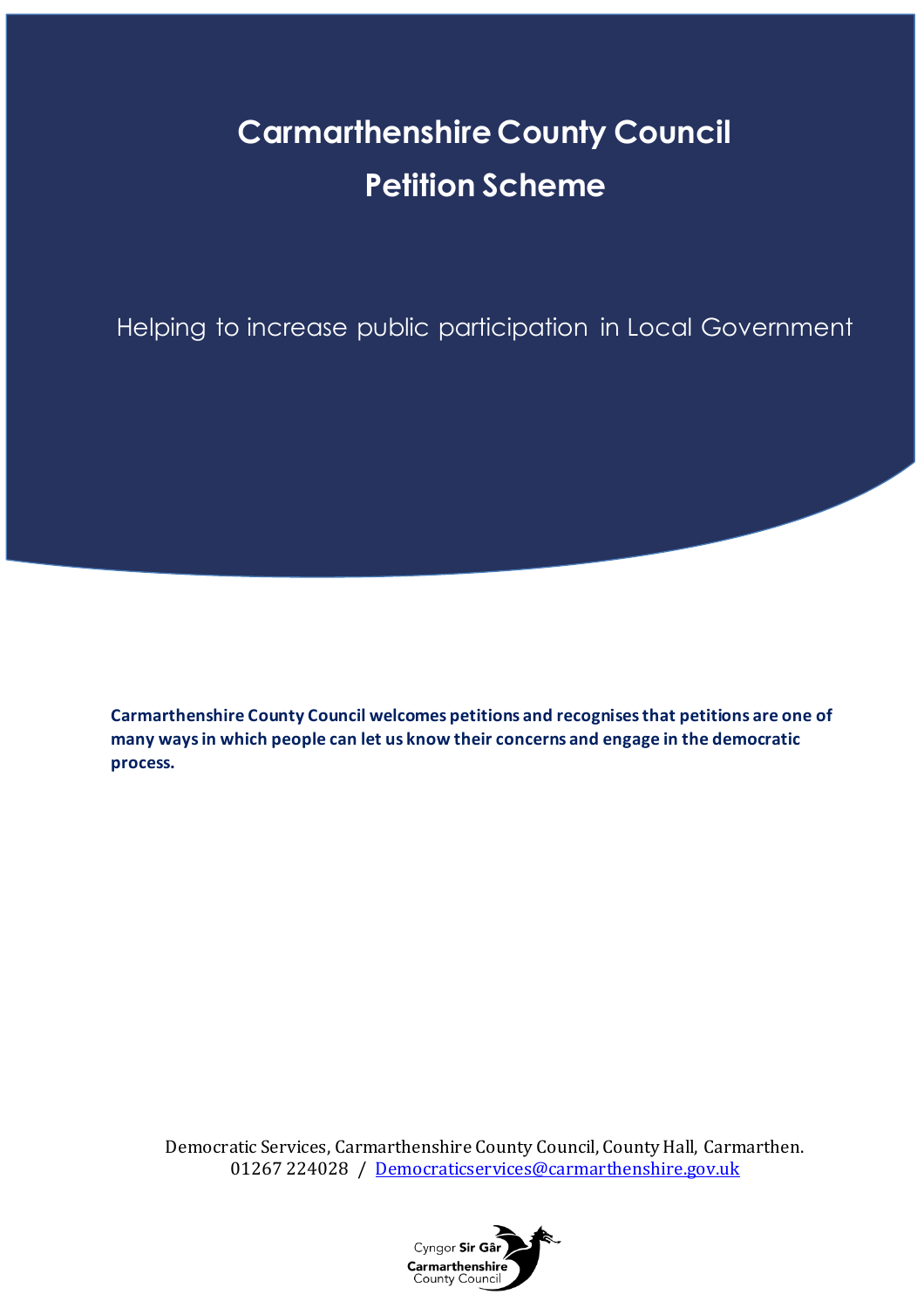## *Introduction*

We welcome petitions and recognise that they are just one of many ways in which you can let us know about your concerns and participate in the democratic process. This guidance summarises our petitions scheme and applies to all petitions submitted that fall within the scheme.

Petitions are not the only way to resolve an issue or to make your views known. You could also:

- contact the relevant service or officer directly
- contact your local ward councillor
- contact the relevant Cabinet Member
- ask a scrutiny committee to look into the matter
- make a complaint to us

## *Guidelines and how to submit a petition*

Anyone who lives or works in Carmarthenshire can organise or sign a petition, including those under the age of 18.

There are two types of petitions:

- Petitions which are signed by fewer than 50 registered electors in respect of paper copies or fewer than 300 electors in respect of e-petitions will automatically be referred to the department responsible for the service area, who will respond directly to the petitioner.
- Petitions submitted to the Council meeting (under Council Procedure Rule 10B) must include 50 registered elector signatures for paper copies and 300 registered elector signatures for e- petitions.
- Each petition must state the name, address and postcode of the petition organiser. In these circumstances:
	- a) The petition organiser must be either a local government elector of the county or a Carmarthenshire County Councillor. If the petition is not accompanied by contact details, including an address for the petition organiser we will contact the first signatory on the petition to agree who should act as the petition organiser. The contact details of the petition organiser will not be placed on the council's website.
	- b) Paper Petitions for a Council meeting must be delivered in writing to the Chief Executive no later than 10.00 a.m. 7 clear working days (NB clear days does not include the day the

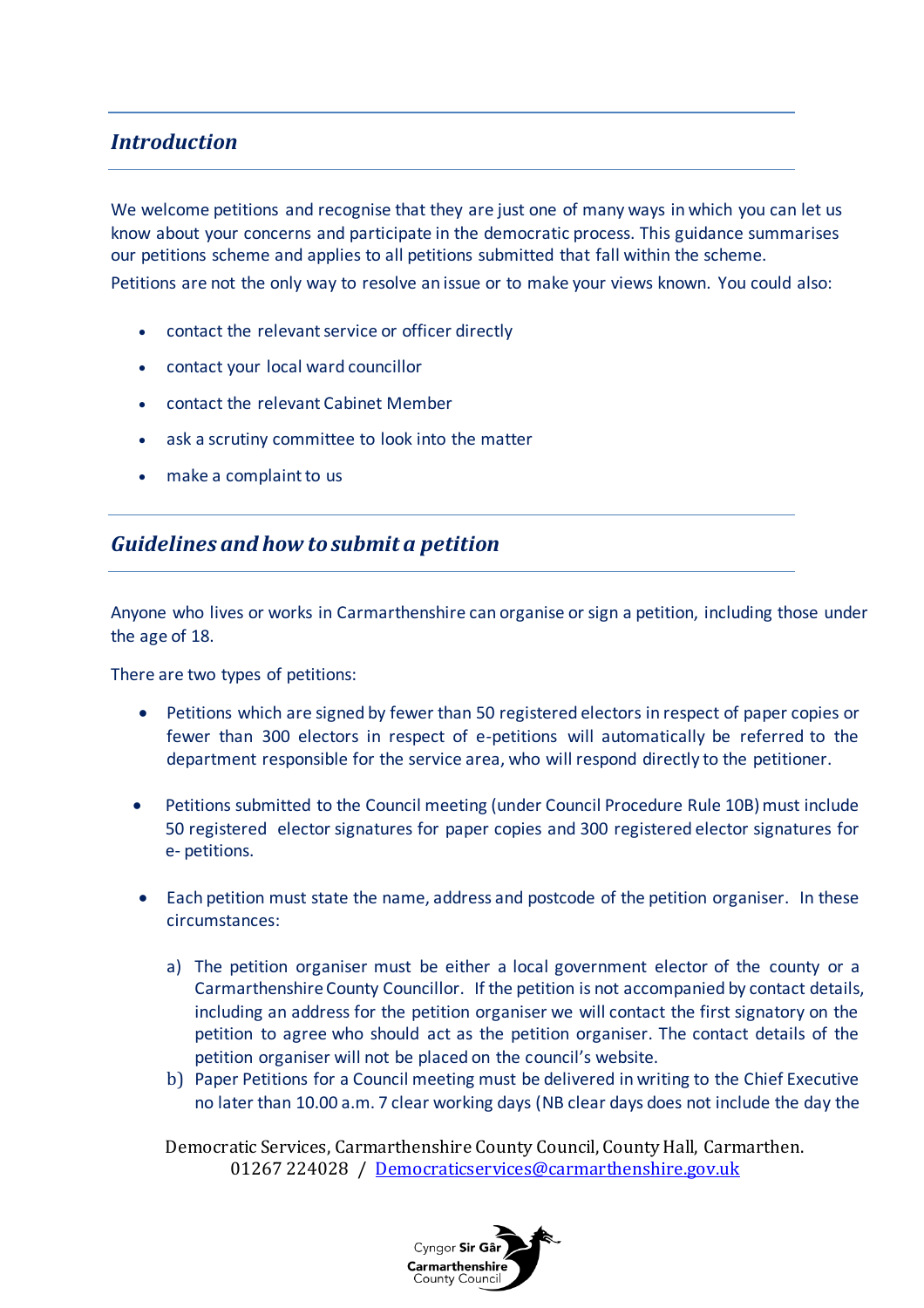petition is received or the day of the meeting) before the day of the meeting it is proposed to be presented at.

c) For e-petitions once 300 registered elector signatures have been received, this petition will automatically be included on the agenda of the next available Council meeting if a debate at Council was requested when the petition was created.

#### **If you submit a petition, it must include: -**

- a) a petition title/subject
- b) a short, clear statement outlining what the petition is about and the action you are asking the Council to take
- c) the name, address (including post code) email and telephone number of the petition organiser
- d) the names and addresses (including post code) of those who have signed the petition
- e) and relate to a function that is within the Council's powers or duties, or affects the area of the Authority or part of it, or the inhabitants of that area or some of them.

**Paper** petitions can be submitted to the Chief Executive via the Head of Democratic Services, Chief Executive's Department, Carmarthenshire County Council, County Hall, Carmarthen. SA31 1JP.

**E-petitions** can be submitted through the Council's e-petitions website and must clearly include the starting and closing date of the petition, and whether there is a paper petition collecting signatures in conjunction with the e-petition. Further information on completing an e-petition can be found on our [e-petition page.](https://democracy.carmarthenshire.gov.wales/mgEPetitionListDisplay.aspx?bcr=1) Petitions will not be accepted from other on-line petition systems. E-Petitions will be live on the Authority's website for two months.

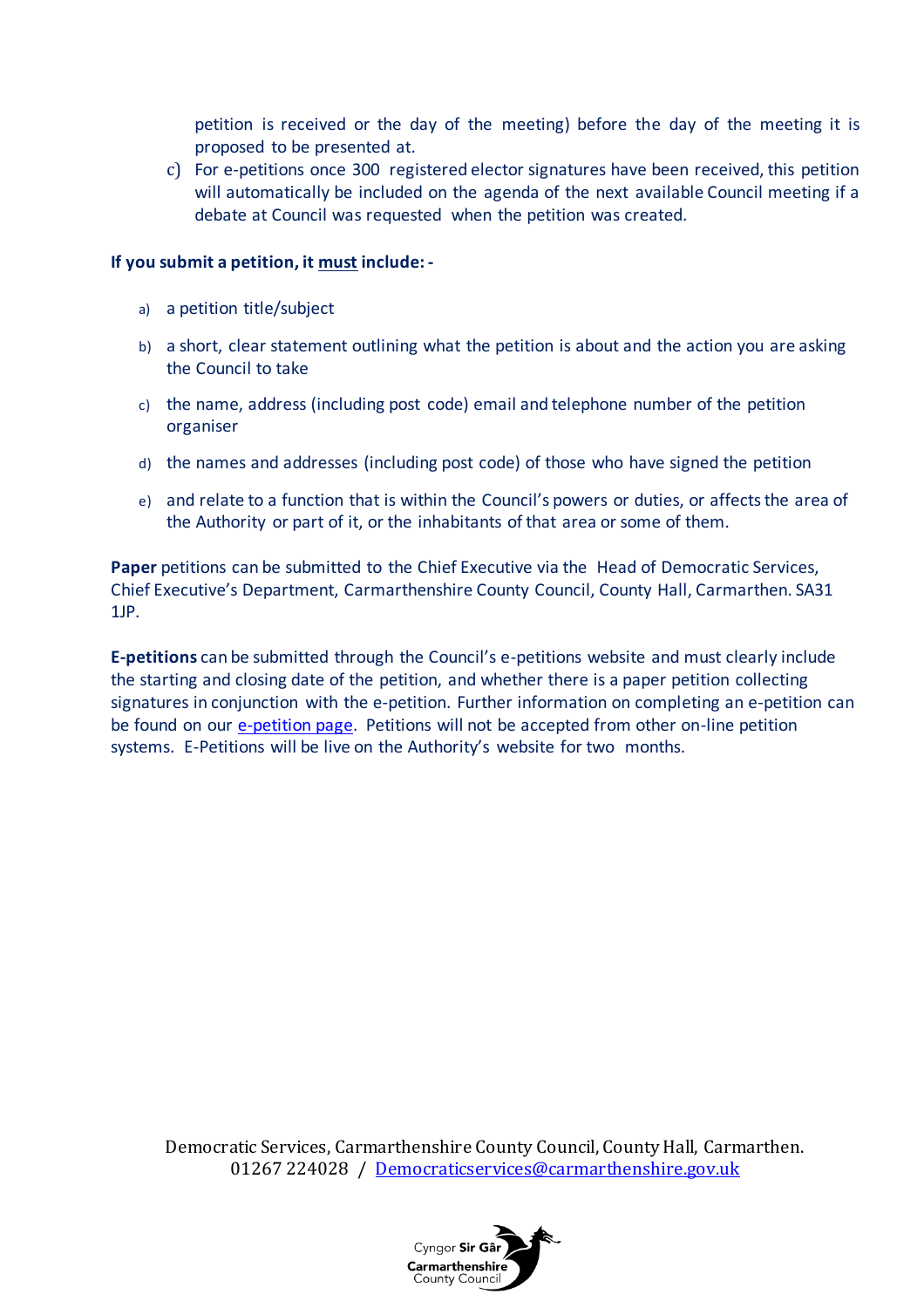## *Exceptions to the Petitions Scheme*

The majority of petitions we receive will be accepted but there are some circumstances where we will not be able to deal with your petition under this scheme.

- Petitions that fall outside of this scheme include:
	- Any matter that the Council is not directly responsible for or has no influence over. We will return the petition to you and where possible direct you to the correct organisation.
	- Any matter relating to a planning decision These will be dealt with using existing planning procedures. For further information about making representations about planning decisions, please contact the planning team at [planningconsultations@carmarthenshire.gov.uk](mailto:planningconsultations@carmarthenshire.gov.uk)
	- Any matter relating to a licensing application These will be dealt with using existing procedures. For further information about making representations, please contact the licensing team a[t schlicensing@carmarthenshire.gov.uk](mailto:schlicensing@carmarthenshire.gov.uk)
	- A statutory petition (for example a petition for a directly elected mayor).
	- Any matter where there is already an existing right of appeal or a separate complaints process. These will be dealt with using existing procedures.
	- Any specific issues that the Council is carrying out a formal consultation on. These will be dealt with under a different process.
	- A petition where we have received another petition on the same issue within the previous 12 months. In these circumstances, we will write to the petition organiser and include a copy of the response to the first petition received.
	- Petitions which are considered to be vexatious, abusive, repetitive or otherwise inappropriate will not be accepted.
	- Any petition that is asking the Council to do anything unlawful.
	- Any petition relating to the subject of any legal action taken by the Council or an individual.
	- A petition which contains confidential information for example about a specific individual.
	- In the period immediately before an election or referendum we may need to deal with your petition differently – if this is the case we will explain the reasons and discuss the revised timescale which will apply.

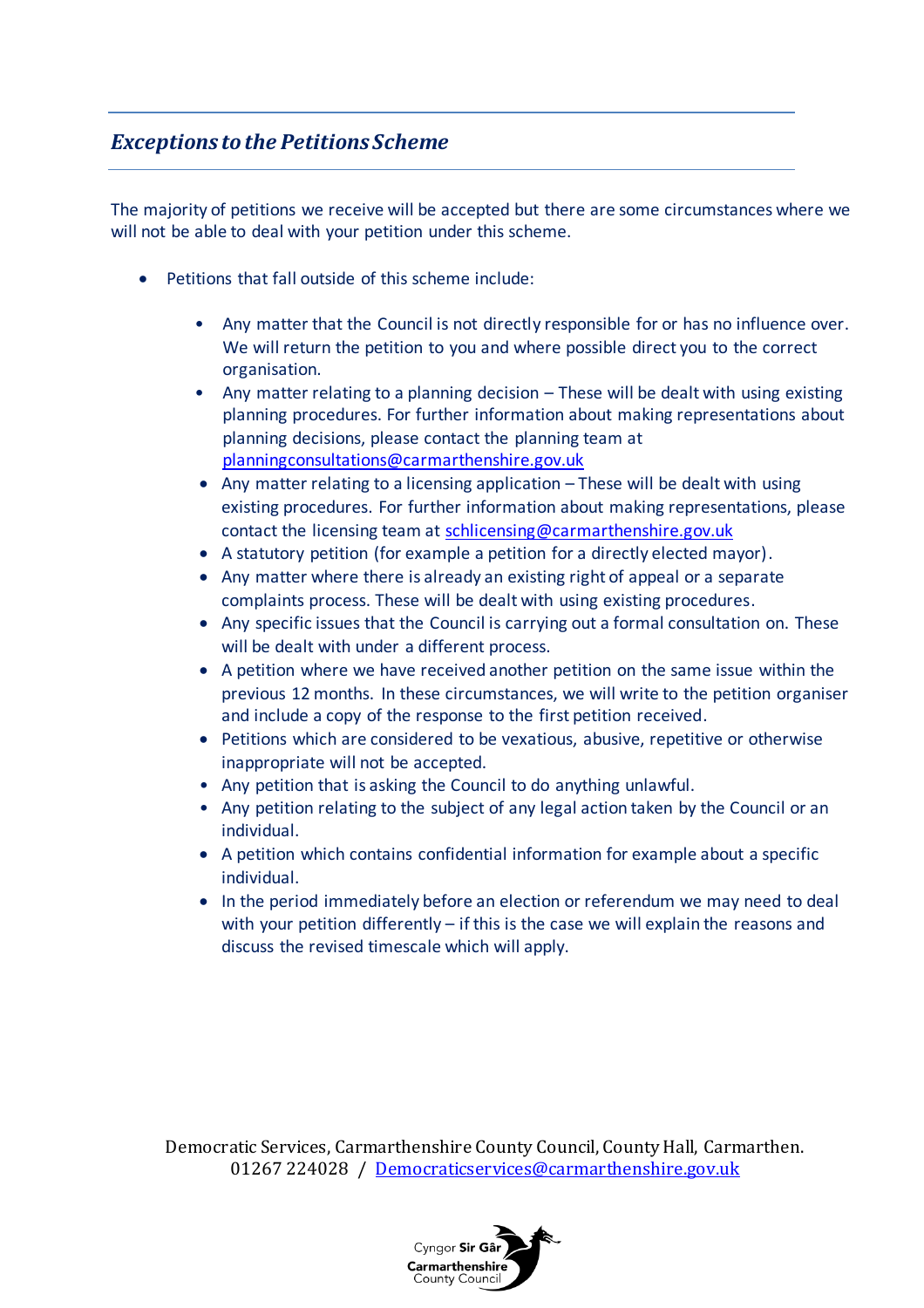# *What you cannot put in a petition*

#### Petitions must not contain

- Language which is offensive, intemperate or provocative. This not only includes obvious profanities, swear words and insults, but any language which a reasonable person would regard as offensive
- Potentially false or potentially defamatory statements
- Information which is prohibited from being published by an order of a court or a body or person with similar power
- Material which is potentially confidential, commercially sensitive, or which may cause personal distress or loss
- Any commercial endorsement, promotion of any product, service or publication or statements that amount to advertisements;
- The names of officials of public bodies, unless they are part of the senior management of those organisations;
- The names of family members of elected representatives or officials of public bodies;
- The names of individuals, or information where they may be identified, in relation to criminal charges;
- Issues for which a petition is not the appropriate channel (for example, correspondence about a personal issue).

## *What happens once we receive the petition:-*

- An acknowledgement will be sent to the petition organiser within five working days of receiving the petition. It will let them know what we plan to do with the petition and when they can expect to hear from us again.
- The petition will be published on the Council's petitions register on our website.
- If the Council considers it can meet what the petition asks for, the acknowledgement may confirm what action has been taken on the request and the petition will be closed. If some other action is proposed or intended, the acknowledgement will explain this.
- If the petition has enough signatures to trigger a Council debate then the acknowledgment will confirm this and tell you when and where the meeting will take place.

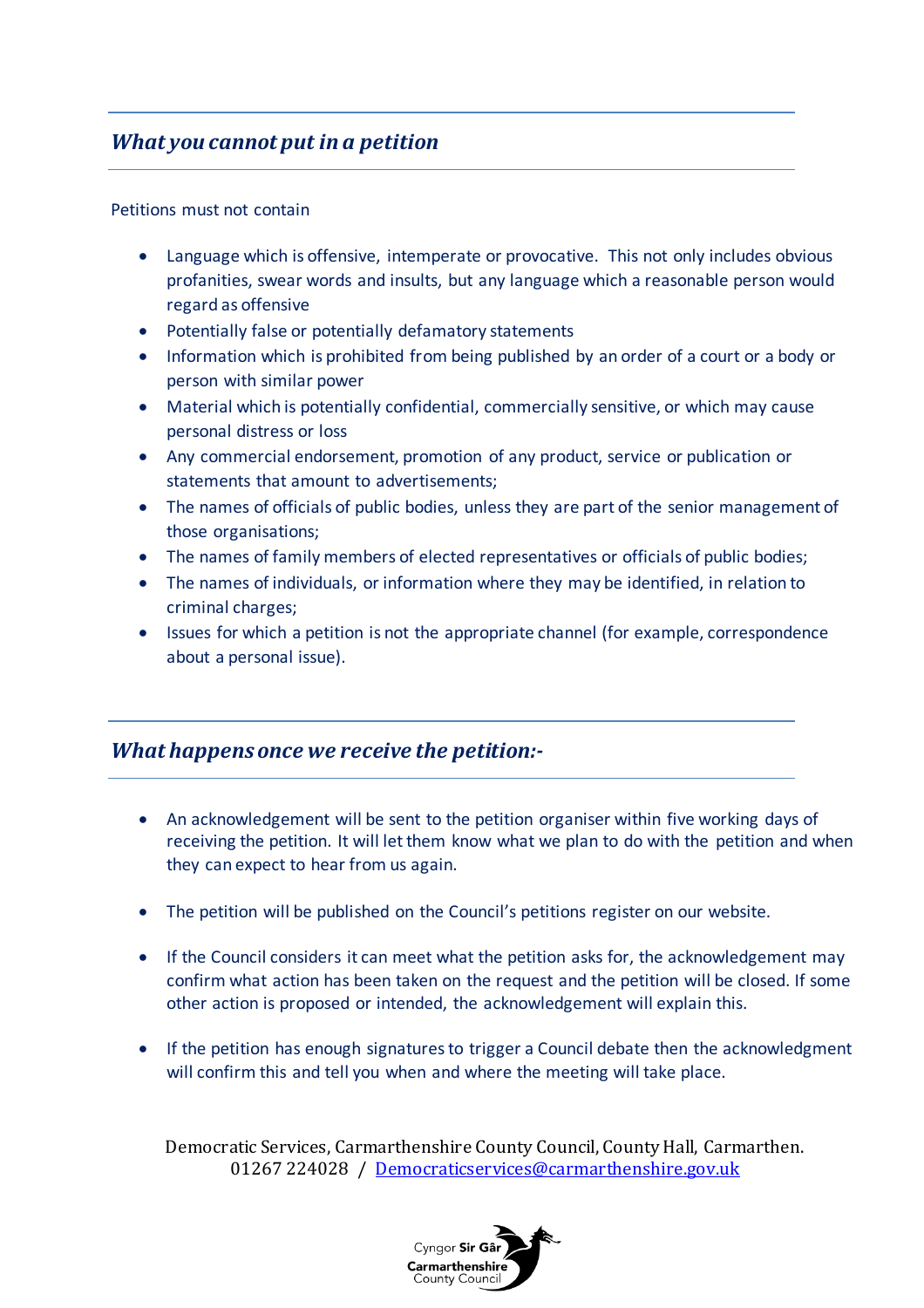- If the petition has fewer than 50 registered electors of the County in respect of a paper copy or fewer than 300 registered electors of the County on an e-petition then the petition will be referred to the service department to respond.
- If a petition does not follow the guidelines as set out, the Council may decide not to do anything further with it. In that case, you will receive a written explanation of the reasons.
- The Council reserves the right to verify signatories as required. Petitioners should ensure that a valid address and postcode is included for all petitioners that relates to a home address (if living in Carmarthenshire ) or work address (if working or running a business in Carmarthenshire). These details will be taken into account when identifying if there are enough signatories to refer the petition for a debate at Council.

#### *Petitions debated at Council meetings*

In the case of a petition on a Council function the petitioner will be invited to present the petition formally to the Council save that in the case of a petition on a Council function delegated to a Council Committee (e.g. a planning or licensing matter) where the petitioner will be given a choice to elect to formally present their petition to that relevant Committee. Where the petitioner elects to present the petition to the relevant Committee, Council shall nevertheless debate the matter at its meeting and refer the petition and its deliberations upon it to the next meeting of that relevant Committee to inform its decision in the matter

In the case of a petition on an executive function the petitioner will be given a choice to elect to formally present their petition to the County Council, the Cabinet or where relevant, the relevant Cabinet Member save that the eventual Cabinet decision shall be a matter for the Cabinet or Cabinet Member. Where the petitioner elects to formally present the petition to the Cabinet or Cabinet Member, Council shall nevertheless debate the matter at its meeting and refer the petition and its deliberations upon it to the next meeting of the Cabinet or Cabinet Member to inform its decision on the matter.

In the case of a petition being referred to a Cabinet Member, he/she will meet the petitioners, accept the petition and make a brief response. He/she will then refer the petition to the relevant officers to prepare a report on the matter for consideration at one of his/her decisions meetings

Petitions placed before Council will be discussed at a meeting which all Councillors can attend.

Petitions will be placed on the agenda in the order in which they were received.

The petition organiser will be given five minutes to present the petition at the meeting. The petitioner shall be confined to reading out or summarising the prayer of the petition, indicating

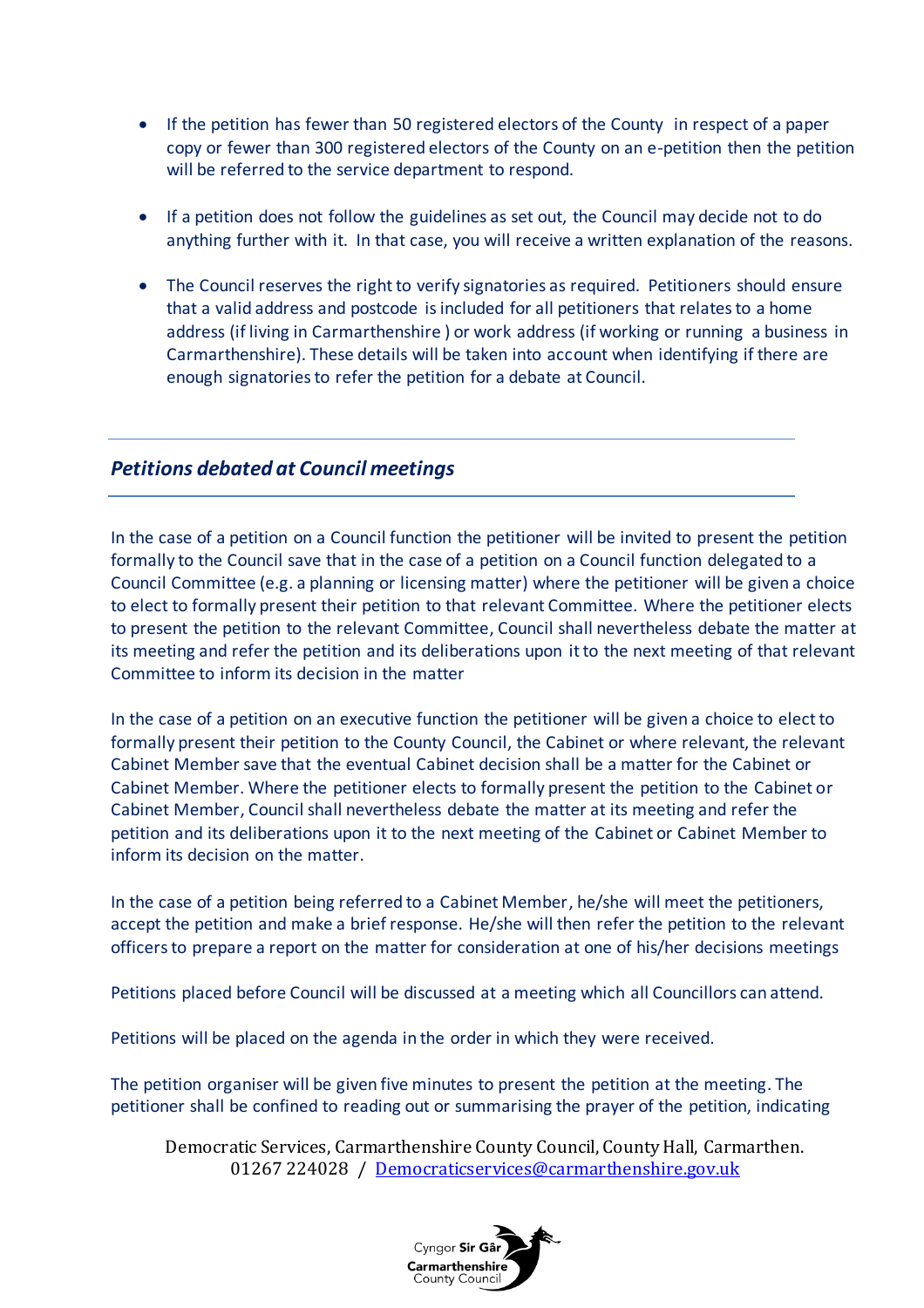the number and description of the signatories, and making such further supporting remarks to the petition as the person presenting it shall think fit

At a meeting of Council or a relevant committee the Leader or the relevant Cabinet Member or Committee Chair shall be entitled to make a brief response to the presentation. There will be no debate on the petition at full Council.

#### *How long we retain personal information in a petition*

The names and contact information of signatories on a petition will be retained by the Authority for 3 months in accordance with our retention period. After that time the information will be destroyed.

## *What can I do if I feel my petition has not been dealt with properly?*

If you feel that we have not dealt with your petition properly, please contact the Monitoring Officer who will review your complaint and will advise you of the action which is intended. Please provide a short explanation of the reasons in your communication with us.

Monitoring Officer Carmarthenshire County Council County Hall Carmarthen SA31 1JP.

[LRJones@carmarthenshire.gov.uk](mailto:LRJones@carmarthenshire.gov.uk)

Tel 01267 224010

.

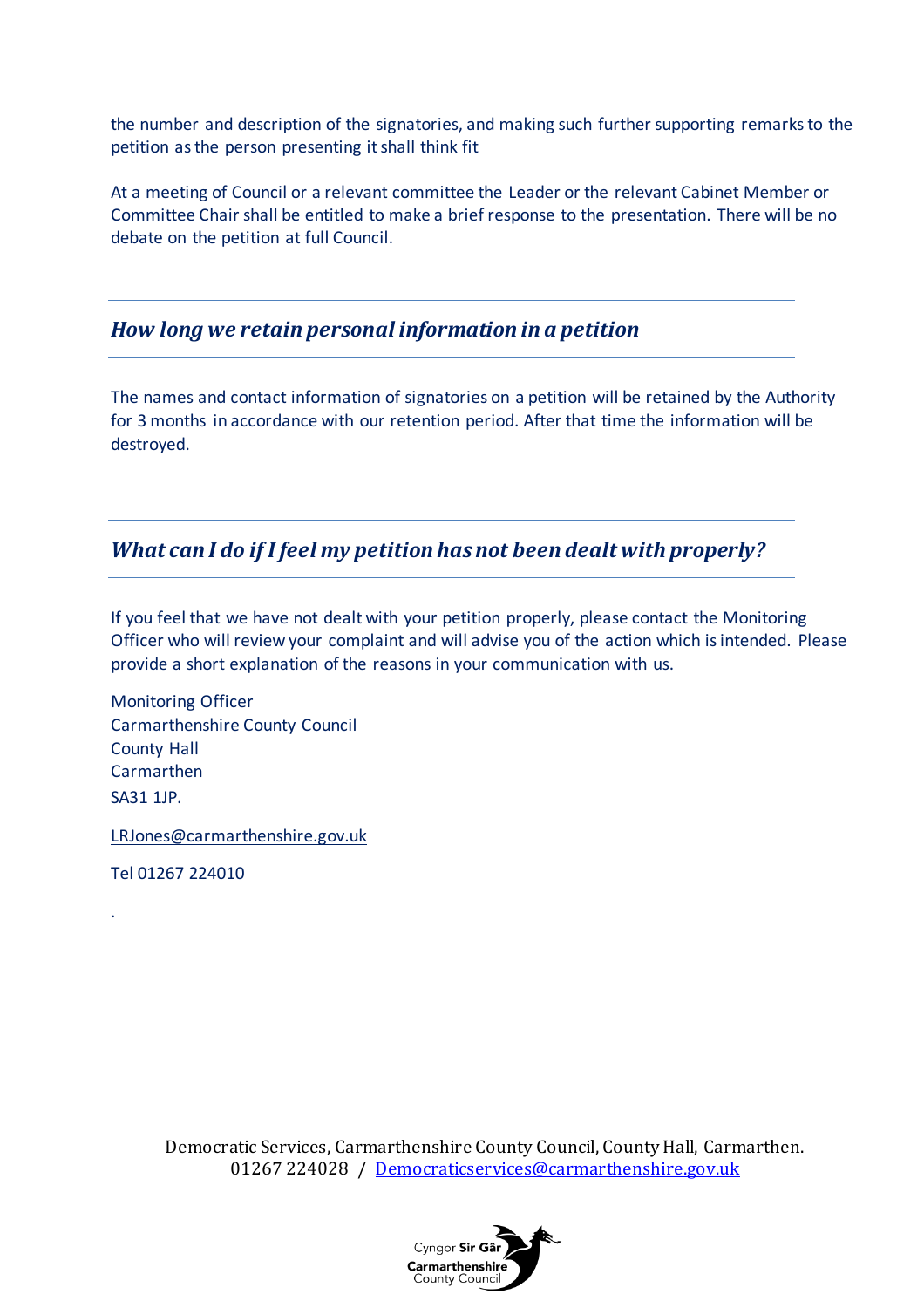#### **Template for Petitions**

#### **Guidance notes:**

Please find a suggested template for your petition, please ensure each page has the petition subject at the top of the page.

The petition organiser must live, work or own a business in Carmarthenshire.

If you wish to sign this petition, please put down your Carmarthenshire address if you live, work or own a business in the County as this will count towards any threshold for debate at Council meetings (where all Councillors attend).

Signatories from outside the County of Carmarthenshire will not be taken into account for presenting a petition to a Council meeting for formal debate.

**Contact Details of the Petitioner** (the person who has organised the petition and will present it at a Council meeting)

| <b>Full Name:</b>                  |                                              |
|------------------------------------|----------------------------------------------|
| <b>Address for Correspondence:</b> | Post code: _________________________________ |
| <b>Telephone No:</b>               |                                              |
| <b>Email address:</b>              |                                              |
| <b>Signature</b>                   |                                              |

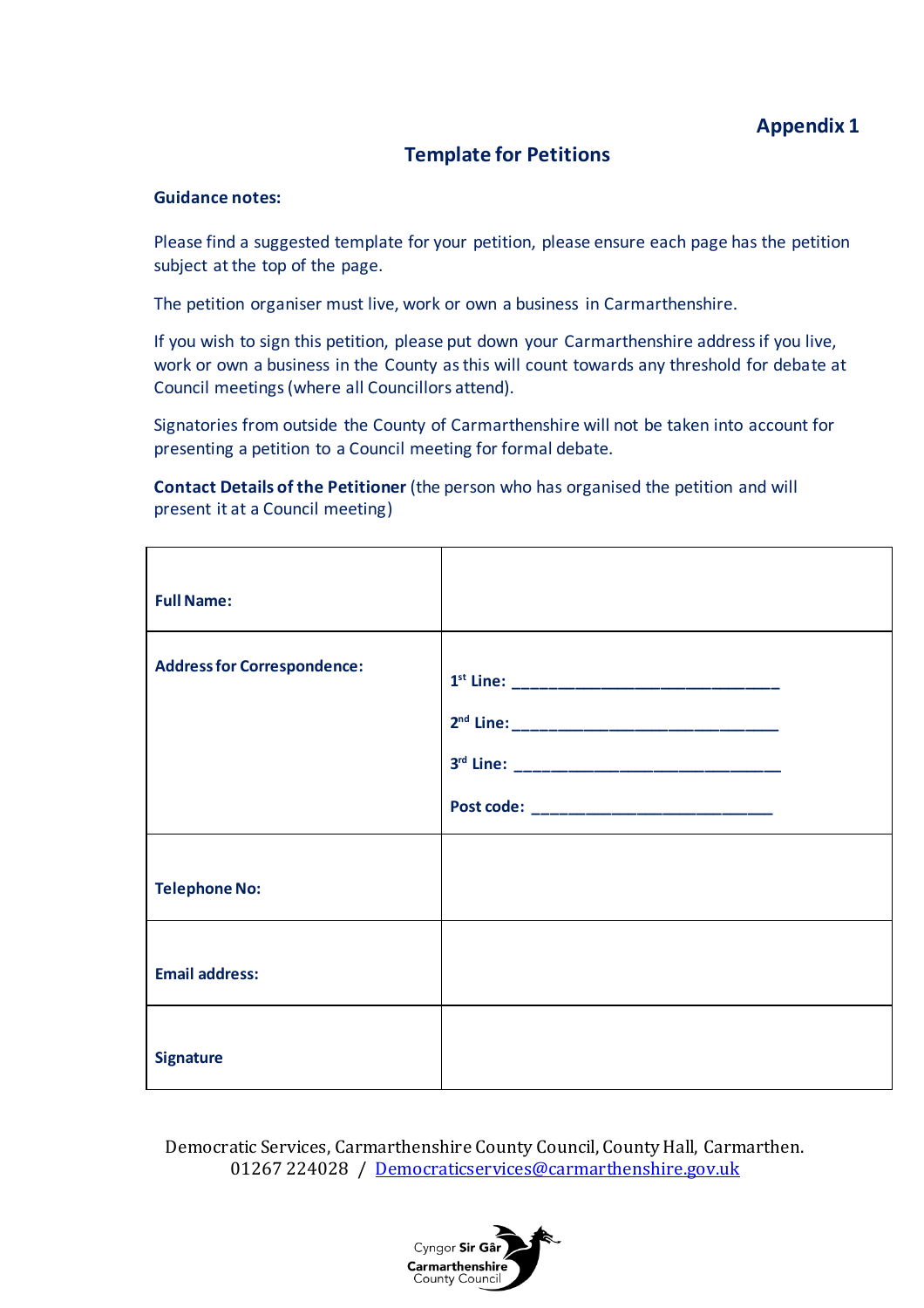#### **PETITION TO CARMARTHENSHIRE COUNTY COUNCIL**

| <b>Petition subject:</b>                                       |  |  |  |  |
|----------------------------------------------------------------|--|--|--|--|
| We the undersigned petition Carmarthenshire County Council to: |  |  |  |  |
|                                                                |  |  |  |  |
|                                                                |  |  |  |  |
| Summary of action already taken (if applicable)                |  |  |  |  |
|                                                                |  |  |  |  |
|                                                                |  |  |  |  |

| <b>Full Name</b> | <b>Home or Work/Business Address</b><br>(including postcode) | <b>Signature</b> | <b>Email address (if possible)</b> |
|------------------|--------------------------------------------------------------|------------------|------------------------------------|
|                  |                                                              |                  |                                    |
|                  |                                                              |                  |                                    |
|                  |                                                              |                  |                                    |

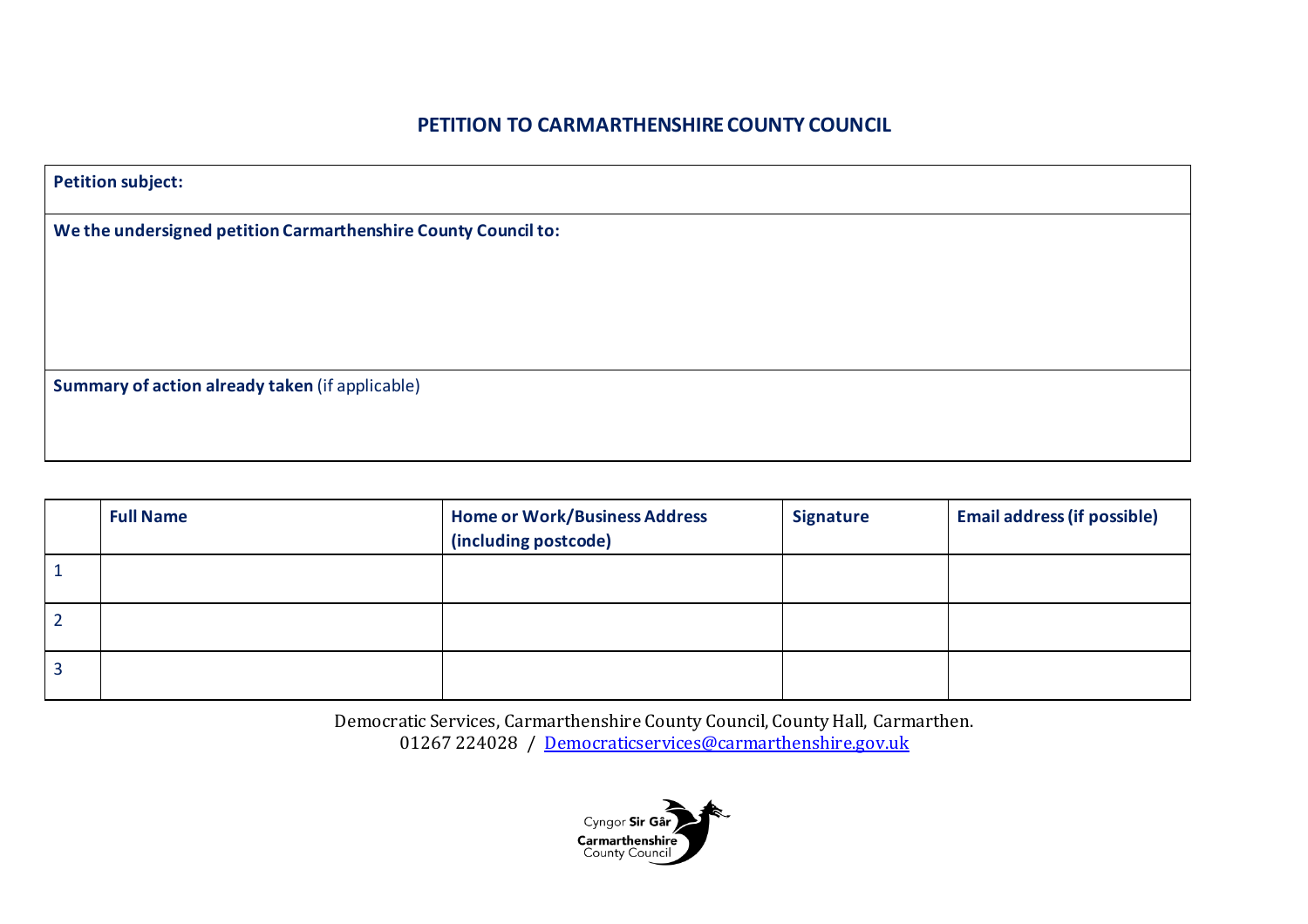|                | <b>Full Name</b> | <b>Home or Work/Business Address</b><br>(including postcode) | <b>Signature</b> | <b>Email address (if possible)</b> |
|----------------|------------------|--------------------------------------------------------------|------------------|------------------------------------|
| $\overline{4}$ |                  |                                                              |                  |                                    |
| 5              |                  |                                                              |                  |                                    |
| $6\phantom{a}$ |                  |                                                              |                  |                                    |
| $\overline{7}$ |                  |                                                              |                  |                                    |
| 8              |                  |                                                              |                  |                                    |
| 9              |                  |                                                              |                  |                                    |
| 10             |                  |                                                              |                  |                                    |
| 11             |                  |                                                              |                  |                                    |
| 12             |                  |                                                              |                  |                                    |
| 13             |                  |                                                              |                  |                                    |
| 14             |                  |                                                              |                  |                                    |

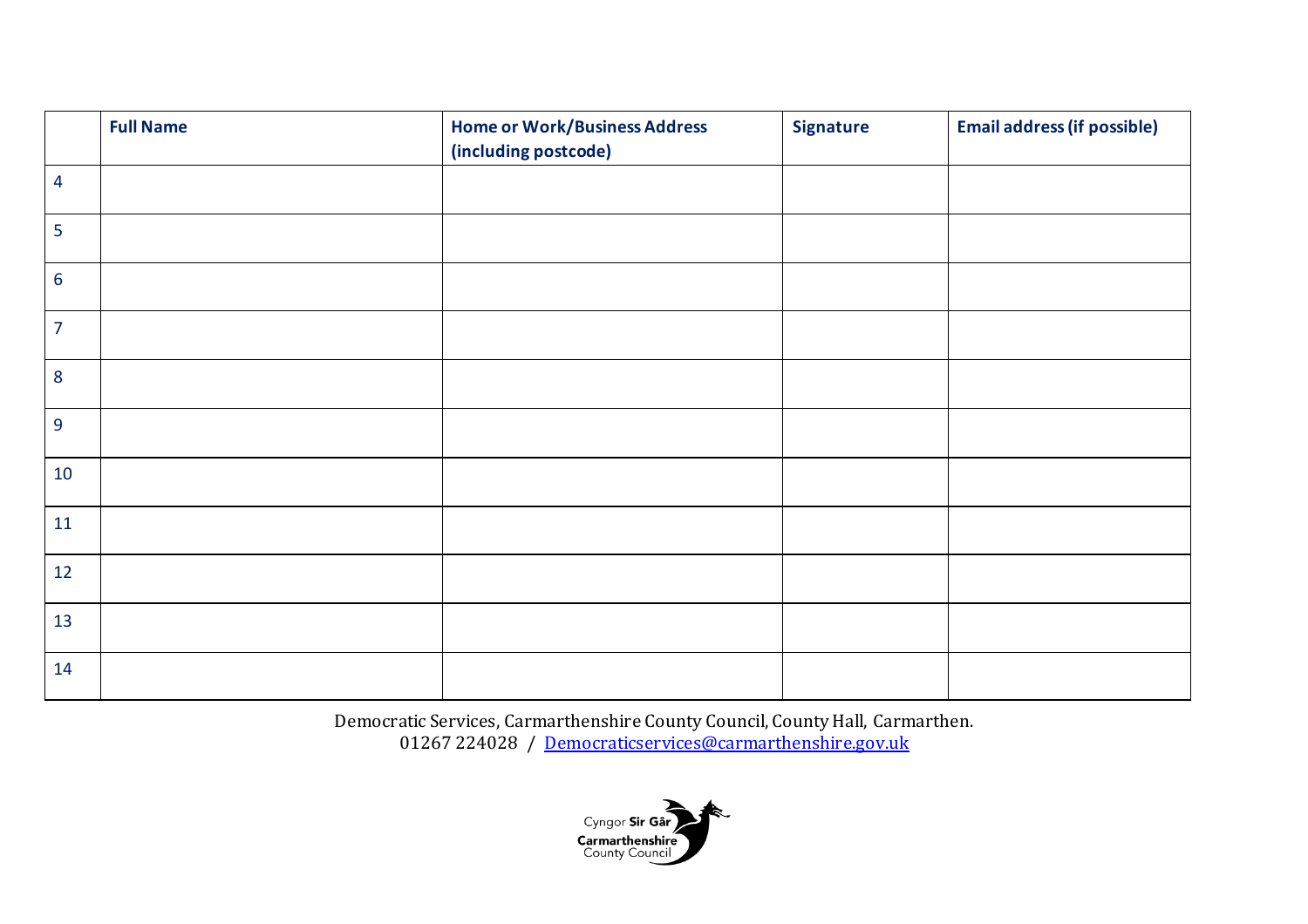|    | <b>Full Name</b> | <b>Home or Work/Business Address</b><br>(including postcode) | Signature | <b>Email address (if possible)</b> |
|----|------------------|--------------------------------------------------------------|-----------|------------------------------------|
| 15 |                  |                                                              |           |                                    |
| 16 |                  |                                                              |           |                                    |
| 17 |                  |                                                              |           |                                    |
| 18 |                  |                                                              |           |                                    |
| 19 |                  |                                                              |           |                                    |
| 20 |                  |                                                              |           |                                    |
| 21 |                  |                                                              |           |                                    |
| 22 |                  |                                                              |           |                                    |
| 23 |                  |                                                              |           |                                    |
| 24 |                  |                                                              |           |                                    |
| 25 |                  |                                                              |           |                                    |